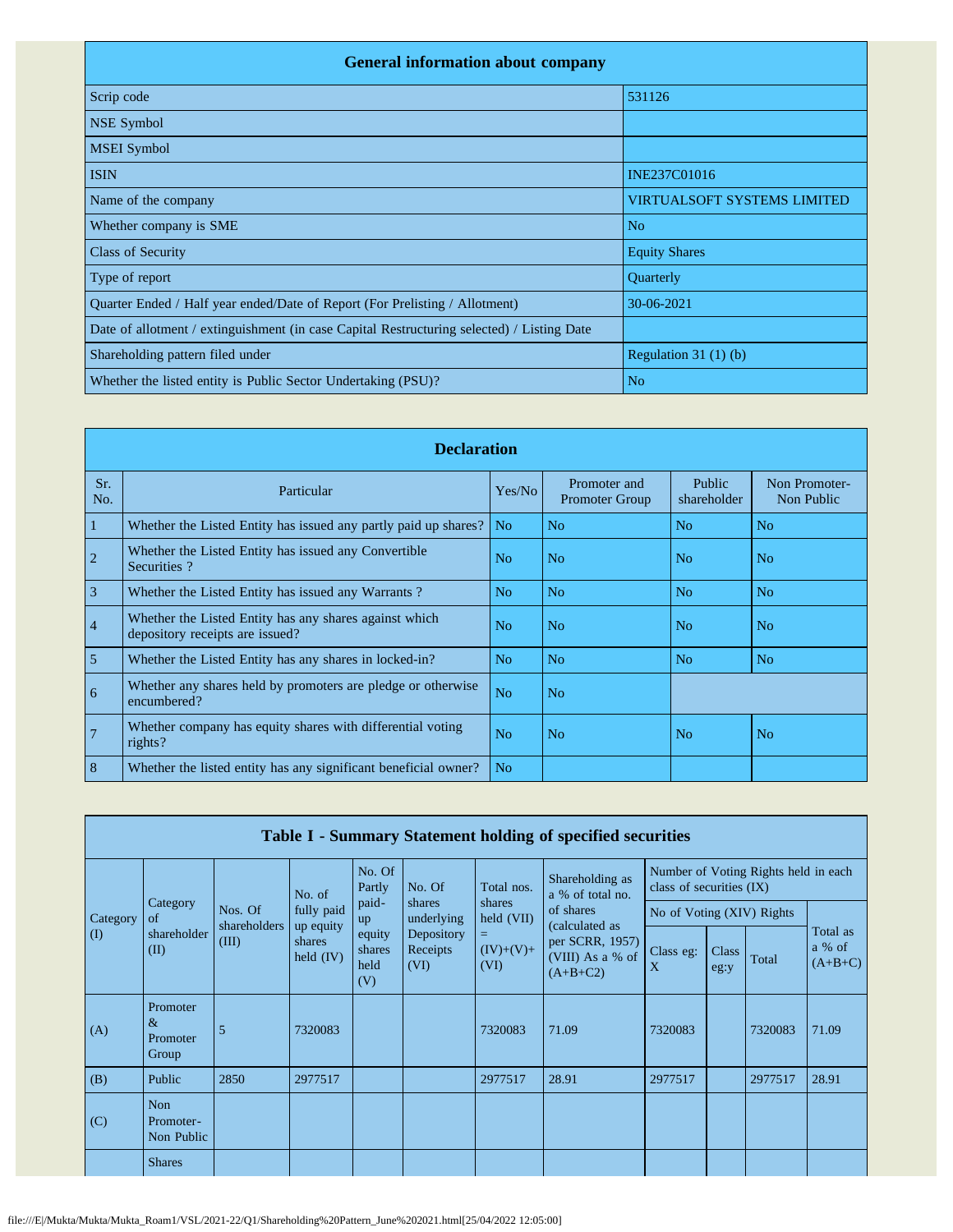| (C1) | underlying<br><b>DRs</b>                              |      |          |  |          |     |          |              |  |
|------|-------------------------------------------------------|------|----------|--|----------|-----|----------|--------------|--|
| (C2) | <b>Shares</b><br>held by<br>Employee<br><b>Trusts</b> |      |          |  |          |     |          |              |  |
|      | Total                                                 | 2855 | 10297600 |  | 10297600 | 100 | 10297600 | 10297600 100 |  |

|                   | Table I - Summary Statement holding of specified securities                                       |                                  |                                                           |                                                                                    |                                                                                          |            |                                                                               |            |                                                       |                                |  |
|-------------------|---------------------------------------------------------------------------------------------------|----------------------------------|-----------------------------------------------------------|------------------------------------------------------------------------------------|------------------------------------------------------------------------------------------|------------|-------------------------------------------------------------------------------|------------|-------------------------------------------------------|--------------------------------|--|
| Category          | No. Of<br>No. of<br><b>Shares</b><br><b>Shares</b><br>Category<br>Underlying<br>of<br>Outstanding | Underlying                       | No. Of Shares<br>Underlying<br>Outstanding<br>convertible | Shareholding, as a %<br>assuming full<br>conversion of<br>convertible securities ( | Number of<br>Locked in<br>shares (XII)                                                   |            | Number of<br><b>Shares</b><br>pledged or<br>otherwise<br>encumbered<br>(XIII) |            | Number of<br>equity shares<br>held in                 |                                |  |
| $\textcircled{1}$ | shareholder<br>(II)                                                                               | convertible<br>securities<br>(X) | Outstanding<br>Warrants<br>$(X_i)$                        | securities and<br>No. Of<br>Warrants (Xi)<br>(a)                                   | as a percentage of<br>diluted share capital)<br>$(XI)=(VII)+(X) As a$<br>% of $(A+B+C2)$ | No.<br>(a) | As a<br>% of<br>total<br><b>Shares</b><br>held<br>(b)                         | No.<br>(a) | As a<br>% of<br>total<br><b>Shares</b><br>held<br>(b) | dematerialized<br>form $(XIV)$ |  |
| (A)               | Promoter<br>$\&$<br>Promoter<br>Group                                                             |                                  |                                                           |                                                                                    | 71.09                                                                                    |            |                                                                               |            |                                                       | 7320083                        |  |
| (B)               | Public                                                                                            |                                  |                                                           |                                                                                    | 28.91                                                                                    |            |                                                                               |            |                                                       | 2450761                        |  |
| (C)               | <b>Non</b><br>Promoter-<br>Non Public                                                             |                                  |                                                           |                                                                                    |                                                                                          |            |                                                                               |            |                                                       |                                |  |
| (C1)              | <b>Shares</b><br>underlying<br><b>DRs</b>                                                         |                                  |                                                           |                                                                                    |                                                                                          |            |                                                                               |            |                                                       |                                |  |
| (C2)              | Shares held<br>by<br>Employee<br><b>Trusts</b>                                                    |                                  |                                                           |                                                                                    |                                                                                          |            |                                                                               |            |                                                       |                                |  |
|                   | Total                                                                                             |                                  |                                                           |                                                                                    | 100                                                                                      |            |                                                                               |            |                                                       | 9770844                        |  |

|                    | Table II - Statement showing shareholding pattern of the Promoter and Promoter Group |                         |                                    |                                                |                                              |                                   |                                                                            |                           |                           |                                                                  |                                             |
|--------------------|--------------------------------------------------------------------------------------|-------------------------|------------------------------------|------------------------------------------------|----------------------------------------------|-----------------------------------|----------------------------------------------------------------------------|---------------------------|---------------------------|------------------------------------------------------------------|---------------------------------------------|
|                    |                                                                                      |                         |                                    | No.<br>Of                                      |                                              |                                   | Shareholding<br>as a % of                                                  |                           |                           | Number of Voting Rights held in<br>each class of securities (IX) |                                             |
|                    | Category $\&$                                                                        | Nos. Of                 | No. of<br>fully paid               | Partly                                         | No. Of<br>shares                             | Total nos.<br>shares              | total no. of<br>shares                                                     |                           | No of Voting (XIV) Rights |                                                                  | Total                                       |
| Sr.                | Name of the<br>Shareholders (I)                                                      | shareholders  <br>(III) | up equity<br>shares<br>held $(IV)$ | paid-<br>up<br>equity<br>shares<br>held<br>(V) | underlying<br>Depository<br>Receipts<br>(VI) | held (VII)<br>$(IV)+(V)+$<br>(VI) | (calculated)<br>as per<br>SCRR.<br>1957) (VIII)<br>As a % of<br>$(A+B+C2)$ | Class eg:<br>$\mathbf{X}$ | Class<br>eg:y             | Total                                                            | as a $%$<br>of<br>Total<br>Voting<br>rights |
| $\overline{A}$     | Table II - Statement showing shareholding pattern of the Promoter and Promoter Group |                         |                                    |                                                |                                              |                                   |                                                                            |                           |                           |                                                                  |                                             |
| (1)                | Indian                                                                               |                         |                                    |                                                |                                              |                                   |                                                                            |                           |                           |                                                                  |                                             |
| (a)                | Individuals/Hindu<br>undivided Family                                                | $\overline{\mathbf{3}}$ | 3490083                            |                                                |                                              | 3490083                           | 33.89                                                                      | 3490083                   |                           | 3490083                                                          | 33.89                                       |
| (d)                | Any Other<br>(specify)                                                               |                         | 3830000                            |                                                |                                              | 3830000                           | 37.19                                                                      | 3830000                   |                           | 3830000                                                          | 37.19                                       |
| Sub-Total $(A)(1)$ |                                                                                      | 5                       | 7320083                            |                                                |                                              | 7320083                           | 71.09                                                                      | 7320083                   |                           | 7320083                                                          | 71.09                                       |
|                    |                                                                                      |                         |                                    |                                                |                                              |                                   |                                                                            |                           |                           |                                                                  |                                             |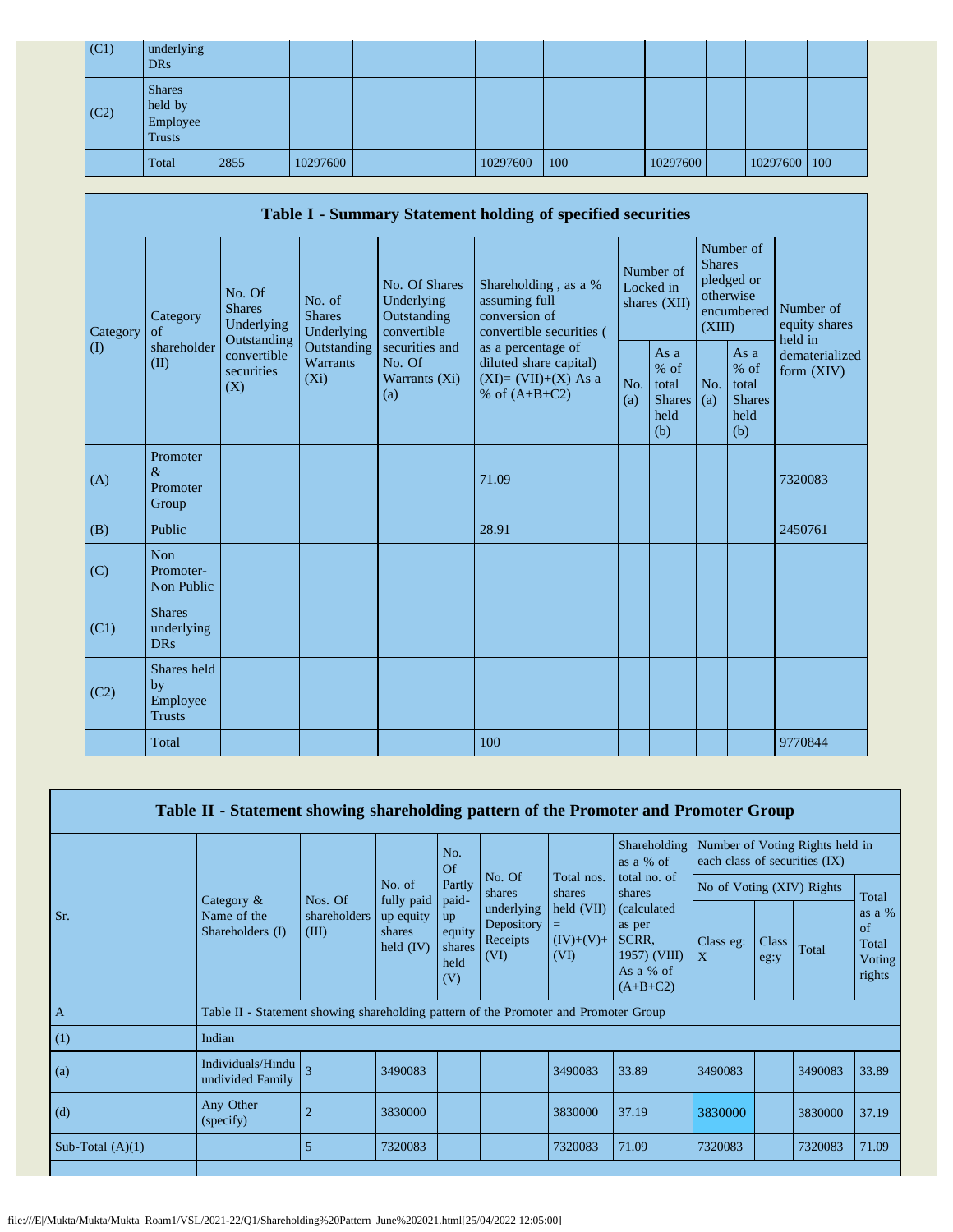| (2)                                                                         | Foreign                                                                                                             |                                                                                               |          |  |  |          |       |          |  |          |       |
|-----------------------------------------------------------------------------|---------------------------------------------------------------------------------------------------------------------|-----------------------------------------------------------------------------------------------|----------|--|--|----------|-------|----------|--|----------|-------|
| Total Shareholding of<br>Promoter and Promoter<br>Group $(A)=(A)(1)+(A)(2)$ |                                                                                                                     | 5                                                                                             | 7320083  |  |  | 7320083  | 71.09 | 7320083  |  | 7320083  | 71.09 |
| $\, {\bf B}$                                                                |                                                                                                                     | Table III - Statement showing shareholding pattern of the Public shareholder                  |          |  |  |          |       |          |  |          |       |
| (1)                                                                         | <b>Institutions</b>                                                                                                 |                                                                                               |          |  |  |          |       |          |  |          |       |
| (f)                                                                         | Financial<br>Institutions/<br><b>Banks</b>                                                                          | 1                                                                                             | 50000    |  |  | 50000    | 0.49  | 50000    |  | 50000    | 0.49  |
| Sub-Total $(B)(1)$                                                          |                                                                                                                     | $\mathbf{1}$                                                                                  | 50000    |  |  | 50000    | 0.49  | 50000    |  | 50000    | 0.49  |
| (3)                                                                         | Non-institutions                                                                                                    |                                                                                               |          |  |  |          |       |          |  |          |       |
| (a(i))                                                                      | Individuals -<br>i.Individual<br>shareholders<br>holding nominal<br>share capital up<br>to Rs. 2 lakhs.             | 2753                                                                                          | 1121979  |  |  | 1121979  | 10.9  | 1121979  |  | 1121979  | 10.9  |
| (a(ii))                                                                     | Individuals - ii.<br>Individual<br>shareholders<br>holding nominal<br>share capital in<br>excess of Rs. 2<br>lakhs. | 13                                                                                            | 1572644  |  |  | 1572644  | 15.27 | 1572644  |  | 1572644  | 15.27 |
| (e)                                                                         | Any Other<br>(specify)                                                                                              | 83                                                                                            | 232894   |  |  | 232894   | 2.26  | 232894   |  | 232894   | 2.26  |
| Sub-Total $(B)(3)$                                                          |                                                                                                                     | 2849                                                                                          | 2927517  |  |  | 2927517  | 28.43 | 2927517  |  | 2927517  | 28.43 |
| <b>Total Public</b><br>Shareholding<br>$(B)=(B)(1)+(B)(2)+(B)(3)$           |                                                                                                                     | 2850                                                                                          | 2977517  |  |  | 2977517  | 28.91 | 2977517  |  | 2977517  | 28.91 |
| $\mathbf C$                                                                 |                                                                                                                     | Table IV - Statement showing shareholding pattern of the Non Promoter- Non Public shareholder |          |  |  |          |       |          |  |          |       |
| Total $(A+B+C2)$                                                            |                                                                                                                     | 2855                                                                                          | 10297600 |  |  | 10297600 | 100   | 10297600 |  | 10297600 | 100   |
| Total $(A+B+C)$                                                             |                                                                                                                     | 2855                                                                                          | 10297600 |  |  | 10297600 | 100   | 10297600 |  | 10297600 | 100   |

|                       |                                                                                               |                                           |                                                           | Table II - Statement showing shareholding pattern of the Promoter and Promoter Group      |                                        |                                                           |                                                                               |                                                         |                                       |
|-----------------------|-----------------------------------------------------------------------------------------------|-------------------------------------------|-----------------------------------------------------------|-------------------------------------------------------------------------------------------|----------------------------------------|-----------------------------------------------------------|-------------------------------------------------------------------------------|---------------------------------------------------------|---------------------------------------|
| Sr.                   | No. Of<br>No. of<br><b>Shares</b><br><b>Shares</b><br>Underlying<br>Underlying<br>Outstanding |                                           | No. Of Shares<br>Underlying<br>Outstanding<br>convertible | Shareholding, as a<br>% assuming full<br>conversion of<br>convertible securities          | Number of<br>Locked in<br>shares (XII) |                                                           | Number of<br><b>Shares</b><br>pledged or<br>otherwise<br>encumbered<br>(XIII) |                                                         | Number of<br>equity shares<br>held in |
|                       | convertible<br>securities<br>(X)                                                              | Outstanding<br><b>Warrants</b><br>$(X_i)$ | securities and<br>No. Of<br>Warrants (Xi)<br>(a)          | (as a percentage of<br>diluted share capital)<br>$(XI)=(VII)+(X) As$<br>a % of $(A+B+C2)$ | No.<br>(a)                             | As $a$<br>$%$ of<br>total<br><b>Shares</b><br>held<br>(b) | No.<br>(a)                                                                    | As a<br>$%$ of<br>total<br><b>Shares</b><br>held<br>(b) | dematerialized<br>form $(XIV)$        |
| $\mathbf{A}$          |                                                                                               |                                           |                                                           | Table II - Statement showing shareholding pattern of the Promoter and Promoter Group      |                                        |                                                           |                                                                               |                                                         |                                       |
| (1)                   | Indian                                                                                        |                                           |                                                           |                                                                                           |                                        |                                                           |                                                                               |                                                         |                                       |
| (a)                   |                                                                                               |                                           |                                                           | 33.89                                                                                     |                                        |                                                           |                                                                               |                                                         | 3490083                               |
| (d)                   |                                                                                               |                                           |                                                           | 37.19                                                                                     |                                        |                                                           |                                                                               |                                                         | 3830000                               |
| Sub-Total $(A)(1)$    |                                                                                               |                                           |                                                           | 71.09                                                                                     |                                        |                                                           |                                                                               |                                                         | 7320083                               |
| (2)                   | Foreign                                                                                       |                                           |                                                           |                                                                                           |                                        |                                                           |                                                                               |                                                         |                                       |
| Total Shareholding of |                                                                                               |                                           |                                                           |                                                                                           |                                        |                                                           |                                                                               |                                                         |                                       |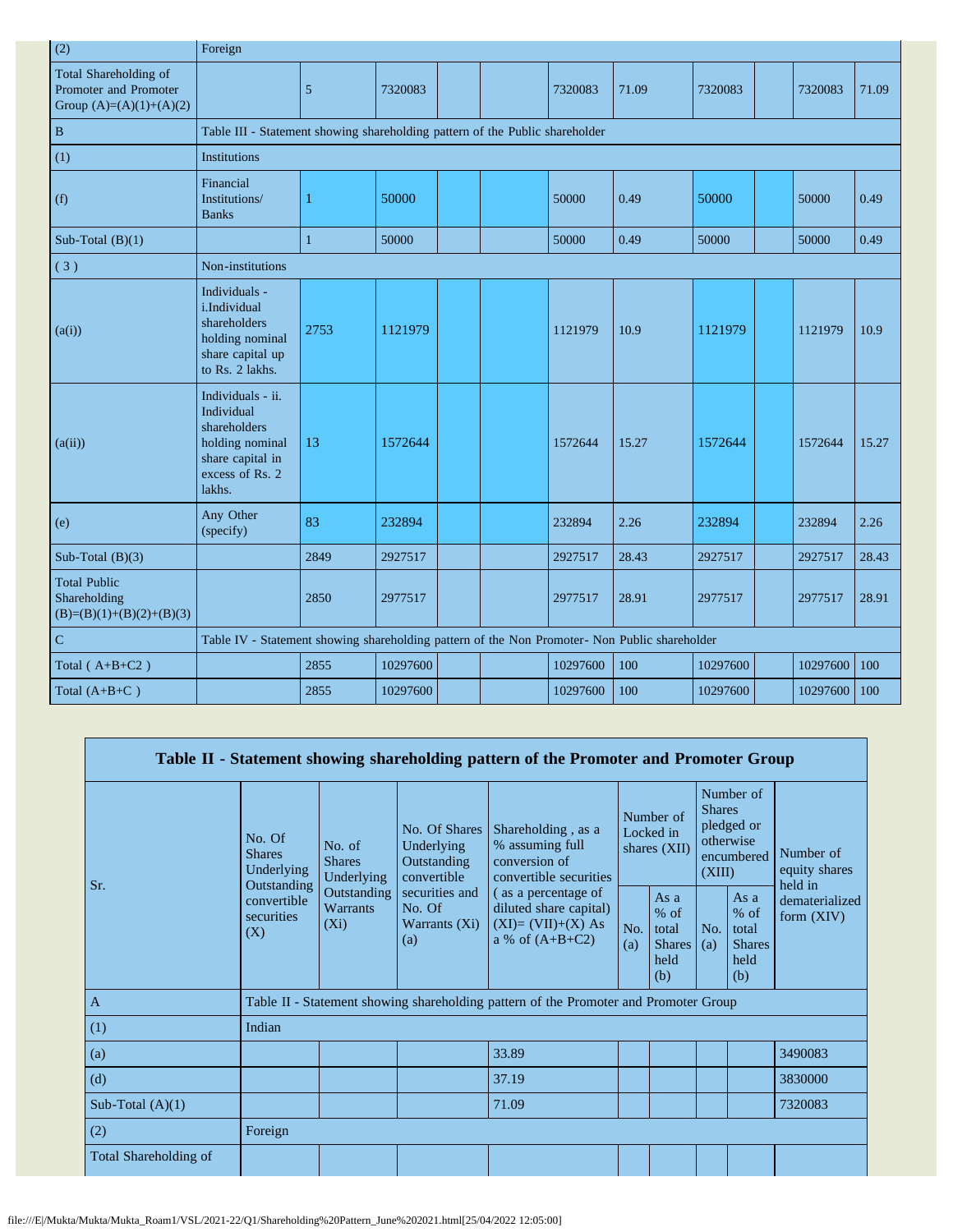| Promoter and Promoter<br>Group $(A)=(A)(1)+(A)(2)$                |                     |                                                                              |  | 71.09                                                                                         |  |  |  |  | 7320083 |  |
|-------------------------------------------------------------------|---------------------|------------------------------------------------------------------------------|--|-----------------------------------------------------------------------------------------------|--|--|--|--|---------|--|
| $\, {\bf B}$                                                      |                     | Table III - Statement showing shareholding pattern of the Public shareholder |  |                                                                                               |  |  |  |  |         |  |
| (1)                                                               | <b>Institutions</b> |                                                                              |  |                                                                                               |  |  |  |  |         |  |
| (f)                                                               |                     |                                                                              |  | 0.49                                                                                          |  |  |  |  | 50000   |  |
| Sub-Total $(B)(1)$                                                |                     |                                                                              |  | 0.49                                                                                          |  |  |  |  | 50000   |  |
| (3)                                                               | Non-institutions    |                                                                              |  |                                                                                               |  |  |  |  |         |  |
| (a(i))                                                            |                     |                                                                              |  | 10.9                                                                                          |  |  |  |  | 753023  |  |
| (a(ii))                                                           |                     |                                                                              |  | 15.27                                                                                         |  |  |  |  | 1572644 |  |
| (e)                                                               |                     |                                                                              |  | 2.26                                                                                          |  |  |  |  | 75094   |  |
| Sub-Total $(B)(3)$                                                |                     |                                                                              |  | 28.43                                                                                         |  |  |  |  | 2400761 |  |
| <b>Total Public</b><br>Shareholding<br>$(B)=(B)(1)+(B)(2)+(B)(3)$ |                     |                                                                              |  | 28.91                                                                                         |  |  |  |  | 2450761 |  |
| $\mathbf C$                                                       |                     |                                                                              |  | Table IV - Statement showing shareholding pattern of the Non Promoter- Non Public shareholder |  |  |  |  |         |  |
| Total $(A+B+C2)$                                                  |                     |                                                                              |  | 100                                                                                           |  |  |  |  | 9770844 |  |
| Total $(A+B+C)$                                                   |                     |                                                                              |  | 100                                                                                           |  |  |  |  | 9770844 |  |

| <b>Individuals/Hindu undivided Family</b>                                                                            |                                                               |                    |                     |                       |  |  |  |  |  |  |
|----------------------------------------------------------------------------------------------------------------------|---------------------------------------------------------------|--------------------|---------------------|-----------------------|--|--|--|--|--|--|
| Searial No.                                                                                                          | 1                                                             | $\overline{2}$     | 3                   |                       |  |  |  |  |  |  |
| Name of the<br>Shareholders (I)                                                                                      | <b>GOKUL N. TANDON</b>                                        | <b>KIRAN NADAR</b> | RAJENDRA V KULKARNI | Click here to go back |  |  |  |  |  |  |
| PAN (II)                                                                                                             | AACPT0696H                                                    | ACPPN5724M         | ABBPK8719J          | Total                 |  |  |  |  |  |  |
| No. of fully paid<br>up equity shares<br>held (IV)                                                                   | 2866725                                                       | 173358             | 450000              | 3490083               |  |  |  |  |  |  |
| No. Of Partly<br>paid-up equity<br>shares held (V)                                                                   |                                                               |                    |                     |                       |  |  |  |  |  |  |
| No. Of shares<br>underlying<br>Depository<br>Receipts (VI)                                                           |                                                               |                    |                     |                       |  |  |  |  |  |  |
| Total nos. shares<br>held $(VII) =$<br>$(IV)+(V)+(VI)$                                                               | 2866725                                                       | 173358             | 450000              | 3490083               |  |  |  |  |  |  |
| Shareholding as a<br>% of total no. of<br>shares (calculated<br>as per SCRR,<br>1957) (VIII) As a<br>% of $(A+B+C2)$ | 27.84                                                         | 1.68               | 4.37                | 33.89                 |  |  |  |  |  |  |
|                                                                                                                      | Number of Voting Rights held in each class of securities (IX) |                    |                     |                       |  |  |  |  |  |  |
| Class eg:X                                                                                                           | 2866725                                                       | 173358             | 450000              | 3490083               |  |  |  |  |  |  |
| Class eg:y                                                                                                           |                                                               |                    |                     |                       |  |  |  |  |  |  |
| Total                                                                                                                | 2866725                                                       | 173358             | 450000              | 3490083               |  |  |  |  |  |  |
| Total as a % of<br><b>Total Voting rights</b>                                                                        | 27.84                                                         | 1.68               | 4.37                | 33.89                 |  |  |  |  |  |  |
| No. Of Shares<br>Underlying<br>Outstanding<br>convertible                                                            |                                                               |                    |                     |                       |  |  |  |  |  |  |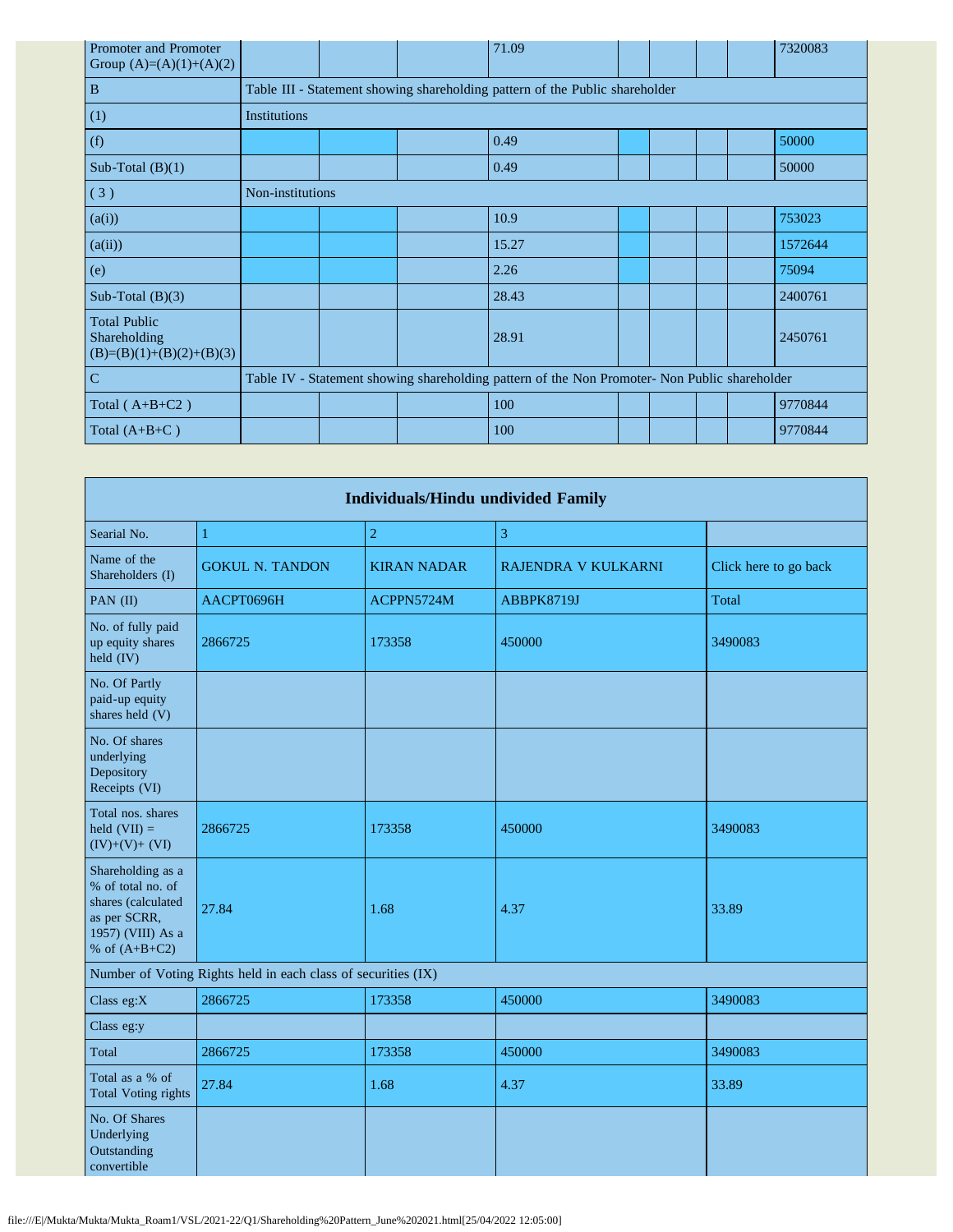| securities (X)                                                                                                                                                                             |                                                         |                       |                       |         |
|--------------------------------------------------------------------------------------------------------------------------------------------------------------------------------------------|---------------------------------------------------------|-----------------------|-----------------------|---------|
| No. of Shares<br>Underlying<br>Outstanding<br>Warrants (Xi)                                                                                                                                |                                                         |                       |                       |         |
| No. Of Shares<br>Underlying<br>Outstanding<br>convertible<br>securities and No.<br>Of Warrants (Xi)<br>(a)                                                                                 |                                                         |                       |                       |         |
| Shareholding, as a<br>% assuming full<br>conversion of<br>convertible<br>securities (as a<br>percentage of<br>diluted share<br>capital) $(XI)=$<br>$(VII)+(Xi)(a)$ As a<br>% of $(A+B+C2)$ | 27.84                                                   | 1.68                  | 4.37                  | 33.89   |
| Number of Locked in shares (XII)                                                                                                                                                           |                                                         |                       |                       |         |
| No. $(a)$                                                                                                                                                                                  |                                                         |                       |                       |         |
| As a % of total<br>Shares held (b)                                                                                                                                                         |                                                         |                       |                       |         |
|                                                                                                                                                                                            | Number of Shares pledged or otherwise encumbered (XIII) |                       |                       |         |
| No. $(a)$                                                                                                                                                                                  |                                                         |                       |                       |         |
| As a % of total<br>Shares held (b)                                                                                                                                                         |                                                         |                       |                       |         |
| Number of equity<br>shares held in<br>dematerialized<br>form (XIV)                                                                                                                         | 2866725                                                 | 173358                | 450000                | 3490083 |
| Reason for not providing PAN                                                                                                                                                               |                                                         |                       |                       |         |
| Reason for not<br>providing PAN                                                                                                                                                            |                                                         |                       |                       |         |
| Shareholder type                                                                                                                                                                           | Promoter                                                | <b>Promoter Group</b> | <b>Promoter Group</b> |         |

| Any Other (specify)                                  |                                      |                                       |                       |  |  |  |  |  |  |  |
|------------------------------------------------------|--------------------------------------|---------------------------------------|-----------------------|--|--|--|--|--|--|--|
| Searial No.                                          |                                      | $\overline{2}$                        |                       |  |  |  |  |  |  |  |
| Category                                             | <b>Bodies Corporate</b>              | <b>Bodies Corporate</b>               | Click here to go back |  |  |  |  |  |  |  |
| Name of the<br>Shareholders (I)                      | <b>M R CAPITAL PRIVATE LIMITED  </b> | VIRTUAL SOFTWARE AND TRAINING PVT LTD |                       |  |  |  |  |  |  |  |
| PAN $(II)$                                           | AAACM4738Q                           | AAACV8390F                            | Total                 |  |  |  |  |  |  |  |
| No. of the<br>Shareholders (I)                       |                                      |                                       | 2                     |  |  |  |  |  |  |  |
| No. of fully paid<br>up equity shares<br>held $(IV)$ | 80000                                | 3750000                               | 3830000               |  |  |  |  |  |  |  |
| No. Of Partly<br>paid-up equity<br>shares held (V)   |                                      |                                       |                       |  |  |  |  |  |  |  |
| No. Of shares<br>underlying                          |                                      |                                       |                       |  |  |  |  |  |  |  |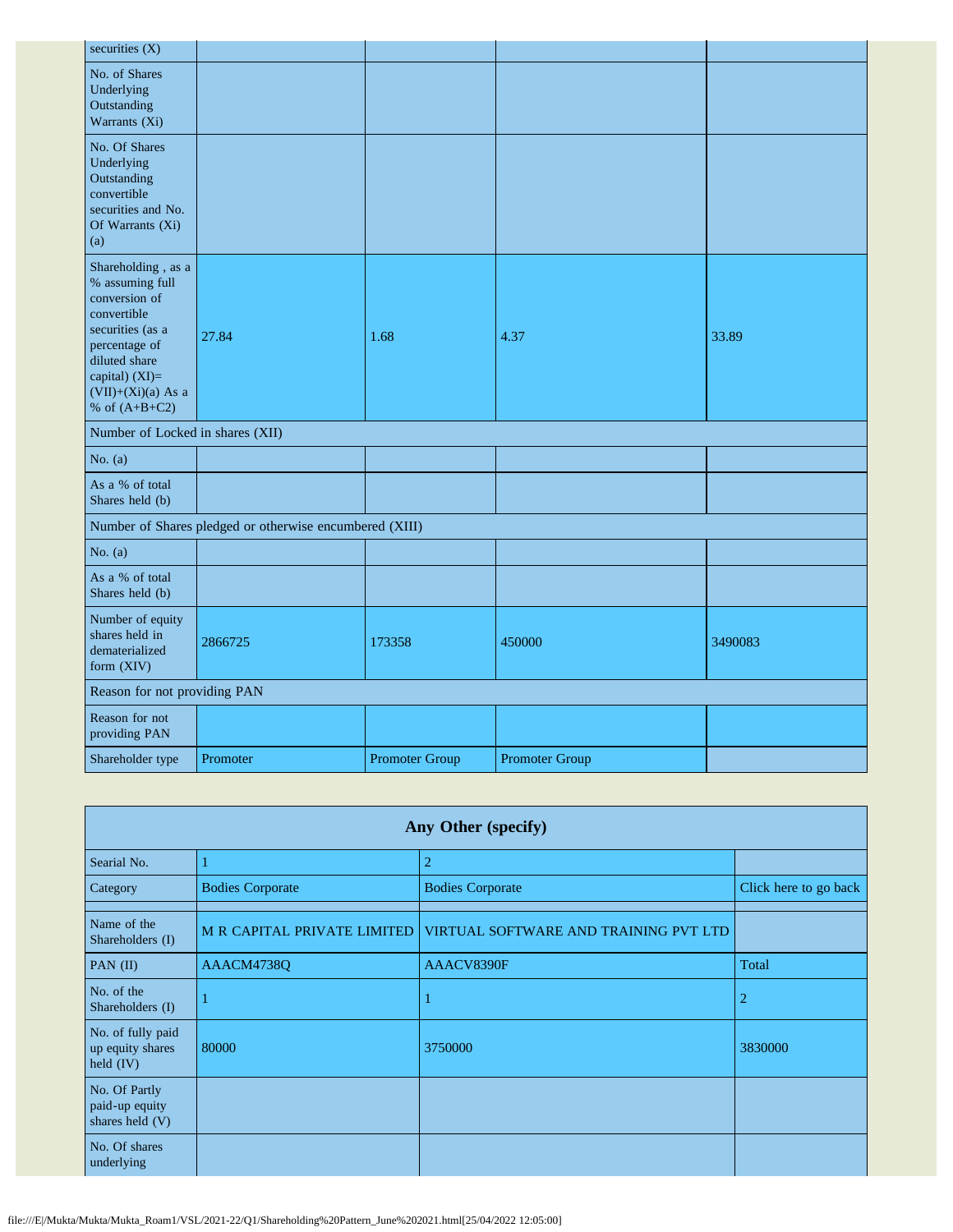| Depository<br>Receipts (VI)                                                                                                                                                          |                                                               |          |         |  |  |
|--------------------------------------------------------------------------------------------------------------------------------------------------------------------------------------|---------------------------------------------------------------|----------|---------|--|--|
| Total nos. shares<br>held $(VII) =$<br>$(IV)+(V)+(VI)$                                                                                                                               | 80000                                                         | 3750000  | 3830000 |  |  |
| Shareholding as a<br>% of total no. of<br>shares (calculated<br>as per SCRR,<br>1957) (VIII) As a<br>% of $(A+B+C2)$                                                                 | 0.78                                                          | 36.42    | 37.19   |  |  |
|                                                                                                                                                                                      | Number of Voting Rights held in each class of securities (IX) |          |         |  |  |
| Class eg: X                                                                                                                                                                          | 80000                                                         | 3750000  | 3830000 |  |  |
| Class eg:y                                                                                                                                                                           |                                                               |          |         |  |  |
| Total                                                                                                                                                                                | 80000                                                         | 3750000  | 3830000 |  |  |
| Total as a % of<br><b>Total Voting rights</b>                                                                                                                                        | 0.78                                                          | 36.42    | 37.19   |  |  |
| No. Of Shares<br>Underlying<br>Outstanding<br>convertible<br>securities (X)                                                                                                          |                                                               |          |         |  |  |
| No. of Shares<br>Underlying<br>Outstanding<br>Warrants (Xi)                                                                                                                          |                                                               |          |         |  |  |
| No. Of Shares<br>Underlying<br>Outstanding<br>convertible<br>securities and No.<br>Of Warrants (Xi)<br>(a)                                                                           |                                                               |          |         |  |  |
| Shareholding, as a<br>% assuming full<br>conversion of<br>convertible<br>securities (as a<br>percentage of<br>diluted share<br>capital) (XI)=<br>$(VII)+(X)$ As a %<br>of $(A+B+C2)$ | 0.78                                                          | 36.42    | 37.19   |  |  |
| Number of Locked in shares (XII)                                                                                                                                                     |                                                               |          |         |  |  |
| No. $(a)$                                                                                                                                                                            |                                                               |          |         |  |  |
| As a % of total<br>Shares held (b)                                                                                                                                                   |                                                               |          |         |  |  |
| Number of Shares pledged or otherwise encumbered (XIII)                                                                                                                              |                                                               |          |         |  |  |
| No. $(a)$                                                                                                                                                                            |                                                               |          |         |  |  |
| As a % of total<br>Shares held (b)                                                                                                                                                   |                                                               |          |         |  |  |
| Number of equity<br>shares held in<br>dematerialized<br>form (XIV)                                                                                                                   | 80000                                                         | 3750000  | 3830000 |  |  |
| Reason for not providing PAN                                                                                                                                                         |                                                               |          |         |  |  |
| Reason for not<br>providing PAN                                                                                                                                                      |                                                               |          |         |  |  |
| Shareholder type                                                                                                                                                                     | Promoter Group                                                | Promoter |         |  |  |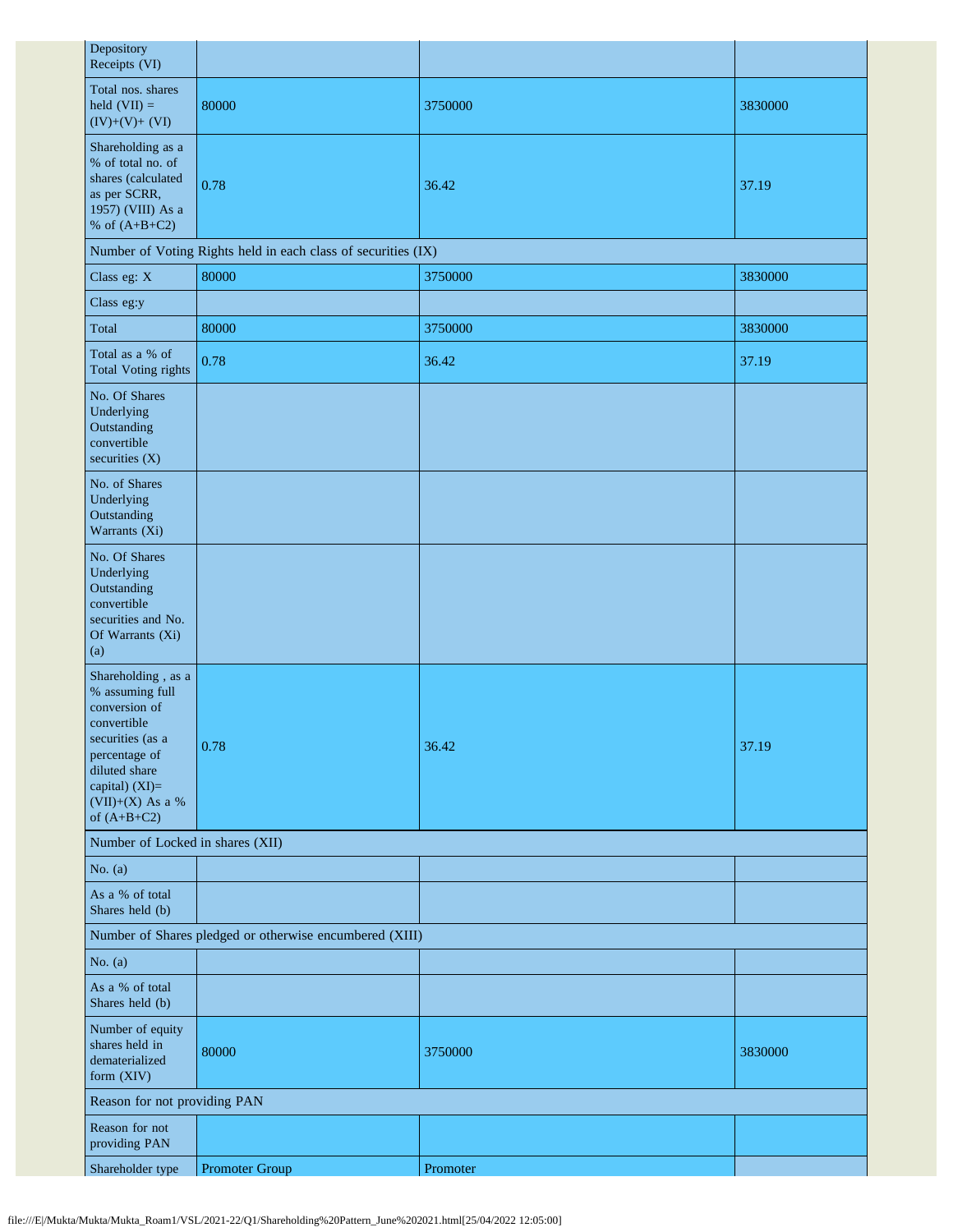| Individuals - ii. Individual shareholders holding nominal share capital in excess of Rs. 2 lakhs.                                                                                      |                                                               |                            |                                        |                                    |                                 |                          |
|----------------------------------------------------------------------------------------------------------------------------------------------------------------------------------------|---------------------------------------------------------------|----------------------------|----------------------------------------|------------------------------------|---------------------------------|--------------------------|
| Searial No.                                                                                                                                                                            | 1                                                             | $\overline{2}$             | 3                                      | $\overline{4}$                     | 5                               |                          |
| Name of the<br>Shareholders (I)                                                                                                                                                        | <b>ASHOK KUMAR</b><br><b>ANAND</b>                            | <b>MAJ GEN A</b><br>L SURI | REETMOHINDER SINGH<br><b>AHLUWALIA</b> | <b>SNEHALATHA</b><br><b>SINGHI</b> | <b>MANPREET</b><br><b>SINGH</b> | Click here to<br>go back |
| PAN $(II)$                                                                                                                                                                             | AAEPA7979A                                                    | ABIPS3117K                 | ADFPA6920K                             | AJMPS0427Q                         | AQJPS4912L                      | Total                    |
| No. of fully paid<br>up equity shares<br>held (IV)                                                                                                                                     | 300000                                                        | 247230                     | 403149                                 | 169751                             | 150000                          | 1270130                  |
| No. Of Partly<br>paid-up equity<br>shares held (V)                                                                                                                                     |                                                               |                            |                                        |                                    |                                 |                          |
| No. Of shares<br>underlying<br>Depository<br>Receipts (VI)                                                                                                                             |                                                               |                            |                                        |                                    |                                 |                          |
| Total nos. shares<br>held $(VII) =$<br>$(IV)+(V)+(VI)$                                                                                                                                 | 300000                                                        | 247230                     | 403149                                 | 169751                             | 150000                          | 1270130                  |
| Shareholding as a<br>% of total no. of<br>shares (calculated<br>as per SCRR,<br>1957) (VIII) As a<br>% of $(A+B+C2)$                                                                   | 2.91                                                          | 2.4                        | 3.91                                   | 1.65                               | 1.46                            | 12.33                    |
|                                                                                                                                                                                        | Number of Voting Rights held in each class of securities (IX) |                            |                                        |                                    |                                 |                          |
| Class eg: X                                                                                                                                                                            | 300000                                                        | 247230                     | 403149                                 | 169751                             | 150000                          | 1270130                  |
| Class eg:y                                                                                                                                                                             |                                                               |                            |                                        |                                    |                                 |                          |
| Total                                                                                                                                                                                  | 300000                                                        | 247230                     | 403149                                 | 169751                             | 150000                          | 1270130                  |
| Total as a % of<br><b>Total Voting rights</b>                                                                                                                                          | 2.91                                                          | 2.4                        | 3.91                                   | 1.65                               | 1.46                            | 12.33                    |
| No. Of Shares<br>Underlying<br>Outstanding<br>convertible<br>securities (X)                                                                                                            |                                                               |                            |                                        |                                    |                                 |                          |
| No. of Shares<br>Underlying<br>Outstanding<br>Warrants (Xi)                                                                                                                            |                                                               |                            |                                        |                                    |                                 |                          |
| No. Of Shares<br>Underlying<br>Outstanding<br>convertible<br>securities and No.<br>Of Warrants (Xi)<br>(a)                                                                             |                                                               |                            |                                        |                                    |                                 |                          |
| Shareholding, as a<br>% assuming full<br>conversion of<br>convertible<br>securities (as a<br>percentage of<br>diluted share<br>capital) $(XI)=$<br>$(VII)+(X)$ As a %<br>of $(A+B+C2)$ | 2.91                                                          | 2.4                        | 3.91                                   | 1.65                               | 1.46                            | 12.33                    |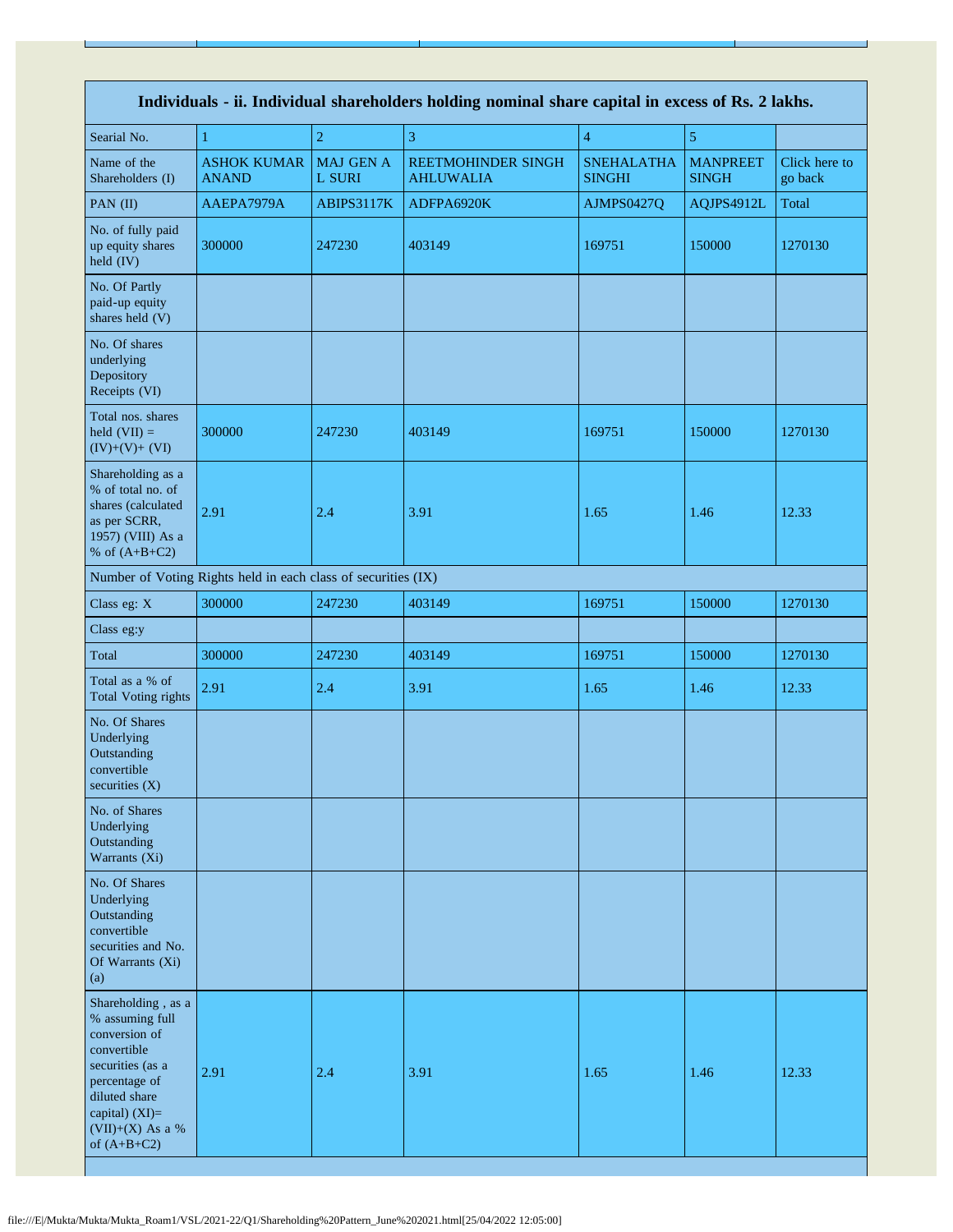| Number of Locked in shares (XII)                                     |        |        |        |        |        |         |  |
|----------------------------------------------------------------------|--------|--------|--------|--------|--------|---------|--|
| No. $(a)$                                                            |        |        |        |        |        |         |  |
| As a % of total<br>Shares held (b)                                   |        |        |        |        |        |         |  |
| Number of equity<br>shares held in<br>dematerialized<br>form $(XIV)$ | 300000 | 247230 | 403149 | 169751 | 150000 | 1270130 |  |
| Reason for not providing PAN                                         |        |        |        |        |        |         |  |
| Reason for not<br>providing PAN                                      |        |        |        |        |        |         |  |

| Any Other (specify)                                                                                                  |                         |                           |                         |                       |  |  |  |
|----------------------------------------------------------------------------------------------------------------------|-------------------------|---------------------------|-------------------------|-----------------------|--|--|--|
| Searial No.                                                                                                          | 1                       | $\overline{c}$            | 3                       |                       |  |  |  |
| Category                                                                                                             | <b>Bodies Corporate</b> | Non-Resident Indian (NRI) | <b>Clearing Members</b> |                       |  |  |  |
| Category / More<br>than 1 percentage                                                                                 | Category                | Category                  | Category                |                       |  |  |  |
| Name of the<br>Shareholders (I)                                                                                      |                         |                           |                         | Click here to go back |  |  |  |
| PAN (II)                                                                                                             |                         |                           |                         | Total                 |  |  |  |
| No. of the<br>Shareholders (I)                                                                                       | 33                      | 46                        | $\overline{4}$          | 83                    |  |  |  |
| No. of fully paid<br>up equity shares<br>held (IV)                                                                   | 75342                   | 153800                    | 3752                    | 232894                |  |  |  |
| No. Of Partly<br>paid-up equity<br>shares held (V)                                                                   |                         |                           |                         |                       |  |  |  |
| No. Of shares<br>underlying<br>Depository<br>Receipts (VI)                                                           |                         |                           |                         |                       |  |  |  |
| Total nos. shares<br>held $(VII) =$<br>$(IV)+(V)+(VI)$                                                               | 75342                   | 153800                    | 3752                    | 232894                |  |  |  |
| Shareholding as a<br>% of total no. of<br>shares (calculated<br>as per SCRR,<br>1957) (VIII) As a<br>% of $(A+B+C2)$ | 0.73                    | 1.49                      | 0.04                    | 2.26                  |  |  |  |
| Number of Voting Rights held in each class of securities (IX)                                                        |                         |                           |                         |                       |  |  |  |
| Class eg: X                                                                                                          | 75342                   | 153800                    | 3752                    | 232894                |  |  |  |
| Class eg:y                                                                                                           |                         |                           |                         |                       |  |  |  |
| Total                                                                                                                | 75342                   | 153800                    | 3752                    | 232894                |  |  |  |
| Total as a % of<br><b>Total Voting rights</b>                                                                        | 0.73                    | 1.49                      | 0.04                    | 2.26                  |  |  |  |
| No. Of Shares<br>Underlying<br>Outstanding<br>convertible<br>securities $(X)$                                        |                         |                           |                         |                       |  |  |  |
| No. of Shares<br>Underlying                                                                                          |                         |                           |                         |                       |  |  |  |